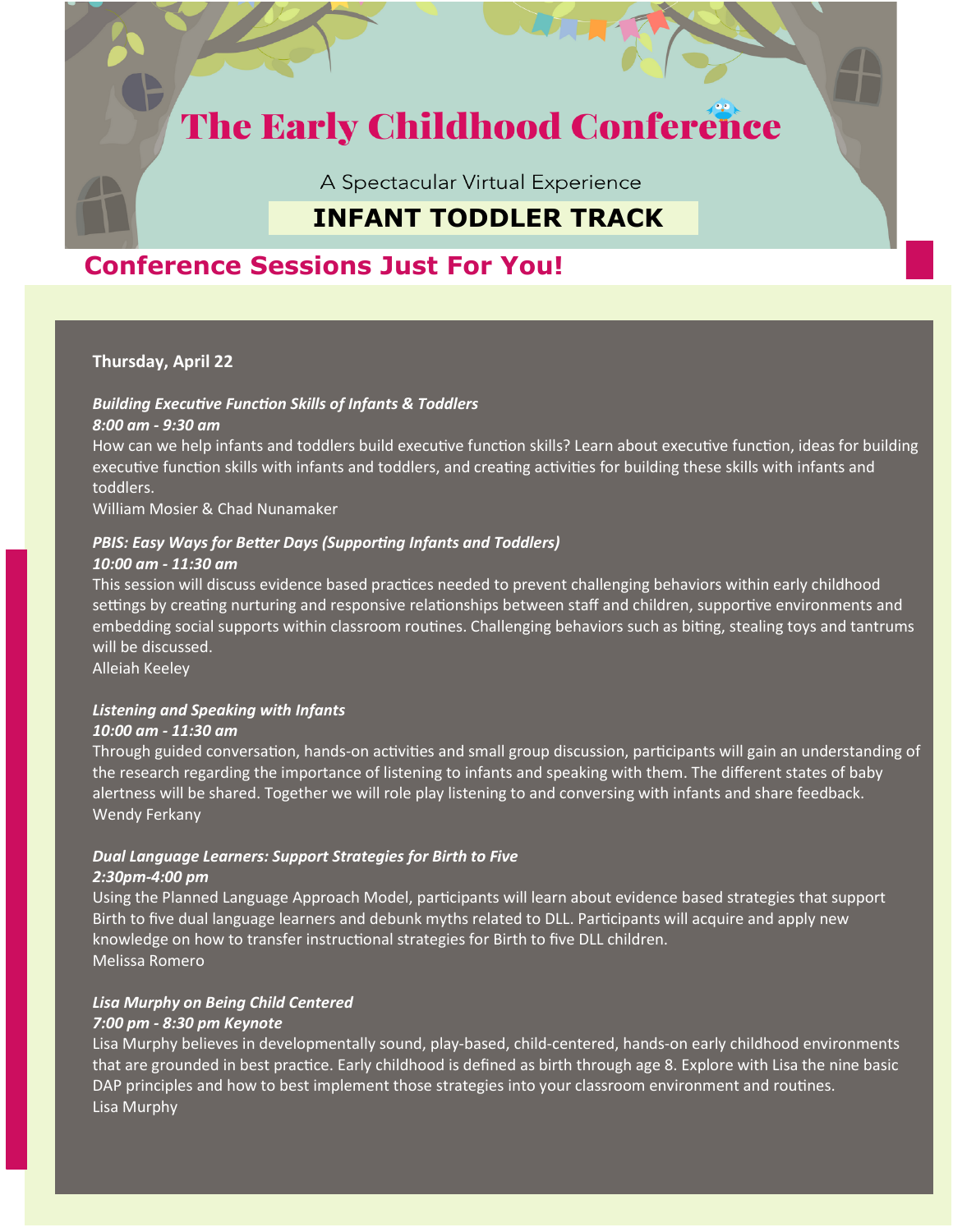# **The Early Childhood Conference**

A Spectacular Virtual Experience

### **INFANT TODDLER**

## **Conference Sessions Just For You!**

### **Friday, April 23**

#### *Tender Toddler Moments that Support Spiritual Growth in Developmentally Appropriate Ways 10:00 am - 11:00 am*

Excellent ECE is intentional, developmentally appropriate, and organic. It takes the lead from children's interests and developmental needs, expanding learning with five senses and hands-on experiences. An accepting, positive attitude and tender moments of interaction with key caregivers help toddlers feel cared for and cared about in predictable ways. This helps build a resilient foundation of early spiritual growth. As a result of this session, attendees will be better prepared to share nurturing, intentional child-teacher interactions, and "wonder of life" experiences with toddlers in their care. Using music, picture books, rituals, contemplative practices, and personal memories, the session will share the importance of welcoming toddlers into your life and discuss the importance of parental relationships, social-emotional literacy, and expanding on language by following each child's needs and interests. Kathleen Harris

### **Saturday, April 24**

#### *Movement Based Learning*

#### *8:00 am - 9:00 am*

Participants will learn how infants and young children learn best through movement and how movement increases brain activity.

#### *Enhancing Brain Development for Infants and Young Children 8:00 am - 9:00 am*

This presentation explains how brain development from prenatal to age 8 is enhanced by activities that educators and caregivers can use to foster children's cognitive growth. The presenters begin with basics of brain development and provide information specific to infant, toddler, preschool, and kindergarten to primary age levels. Educational activities related to physical, language, social, emotional, cognitive, and academic progress relevant to brain development and modifications for young children with disabilities are major focus. Contemporary issues related to young children, including how technology-augmented experiences may positively and negatively affect children's brain development are included.

Dorris Bergan & Lena Lee

### *Say, Sing & Sign! How ASL, Combines with Music Benefits Infants and Toddlers*

#### *10:00 am - 1:30 am*

This fun hands-on ASL workshop will provide participants with powerful concepts and insights on how to use American Sign Language combined with songs and activities to foster early communication and strengthen early learning for babies and toddlers. American Sign Language is used across the U.S. to provide hearing children with a way to communicate, increase their vocabulary, and stimulate brain development. No previous signing or singing ability is necessary. This workshop offers practical information based on research and real life experience. Georgia Frawley & Ken Frawley